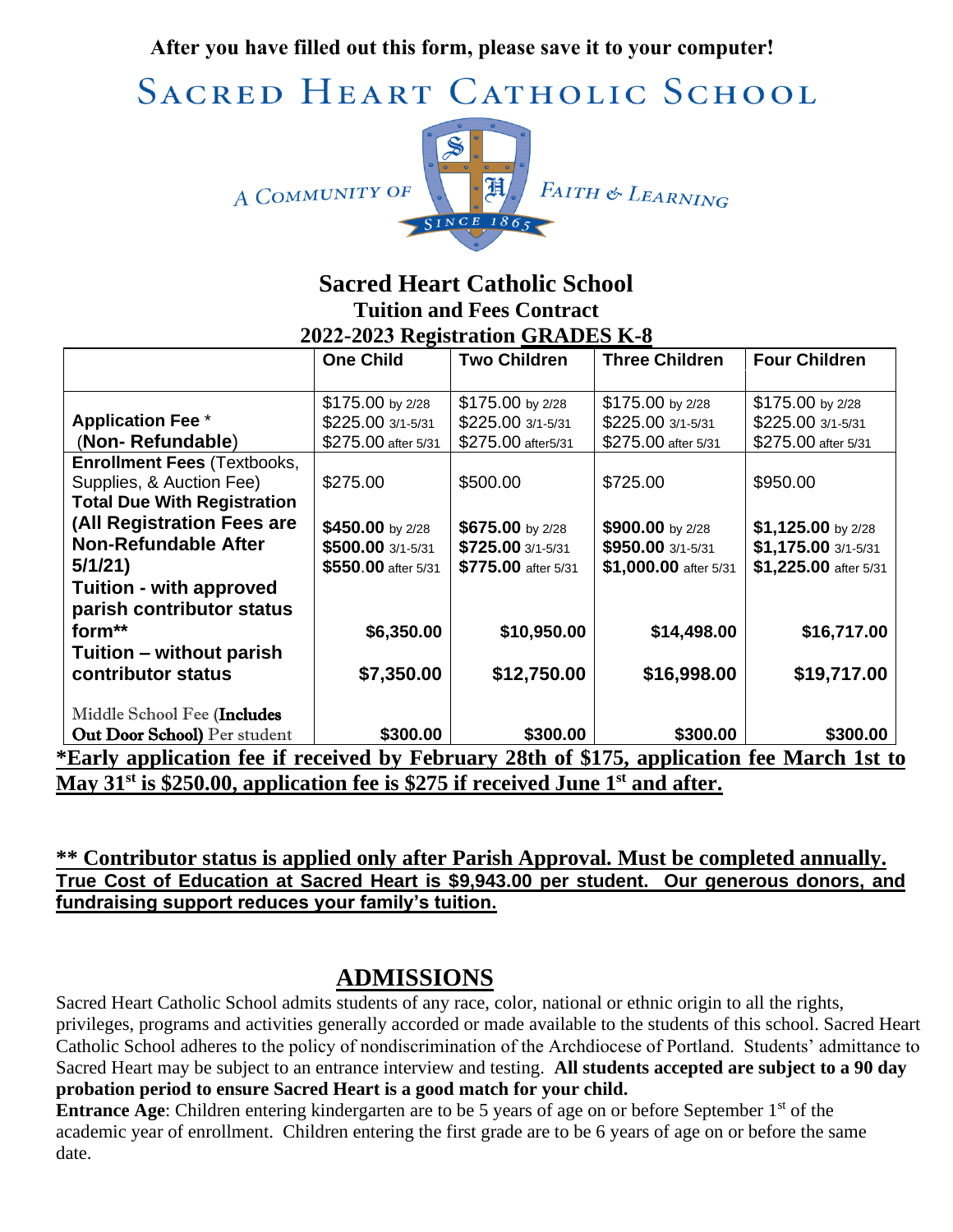### **FINANCIAL ASSISTANCE**

**Needs based financial assistance is available through the Archdiocese of Portland and the school. Any family requesting financial assistance must complete and send in an application to FACTS [\(www.factstuitionaid.com\)](http://www.factstuitionaid.com/) by January 31st, 2022. Applications received after this date may not receive Financial Assistance. School registration is required prior to receiving Financial Assistance Letter. Please contact the school for more information.** 

#### **PLEASE COMPLETE ALL FORMS AND RETURN THEM WITH THE REGISTRATION FEE TO THE SCHOOL. PLEASE INCLUDE A COPY OF YOUR CHILD'S BIRTH CERTIFICATE AND CURRENT IMMUNIZATION RECORD IF NEW ENROLLMENT.**

# Payment Options **Please Circle One**

**Pay in full. (Payment must be received by August 1st) 2 Semi Annual Payments. (August 1st and Jan. 1st. Requires FACTS) Payments over 11 months. (August-June Requires FACTS) Payments over 12 months. (July - June Requires FACTS)**

Acknowledgement of Acceptance: New families understand that their student(s) are only accepted for enrollment after registration fee is paid and space is available in the grade desired. The principal may meet with all prospective students and families for  $K-8<sup>th</sup>$  grade. The purpose of this meeting is to ensure that a student's placement into Sacred Heart is in the best interest of the student and school. Academic testing may be also be requested.

**Let's show our town the pride of the Knights! We strongly encourage all students to add the SHCS Shield Logo to their shirts. You can purchase uniform tops with the shield logo through our uniform vendors or have a shirt monogrammed locally. Please request the shield logo file from the school office to get shirts done locally.**

**Family Name** 

THIS AGREEMENT is made and entered into this \_\_\_\_\_\_ day of \_\_\_\_\_\_\_\_\_\_\_\_, 2022 by and between Sacred Heart Catholic School and the parent(s) / guardian(s) herein referred to as Parents.

We, parents, desire to enroll the following child / children into Sacred Heart Catholic School for the school year 2022-2023. We hereby accept full responsibility for payment of tuition and fees for these children.

We jointly and severally promise to pay to Sacred Heart Catholic School the amounts indicated at the scheduled due dates according to the payment plan selected by us and shown on the FACTS tuition agreement, which is an integral part of this enrollment agreement. **In the event the student withdraws from the school for any reason, outstanding tuition payments will be pro-rated. Removal of a student does not lessen expenses or obligations incurred by the school for the year. Further I/we understand that any fundraising obligations not met will be added to our tuition balance. (Pro-Rated information detail is in Student/Parent Handbook)**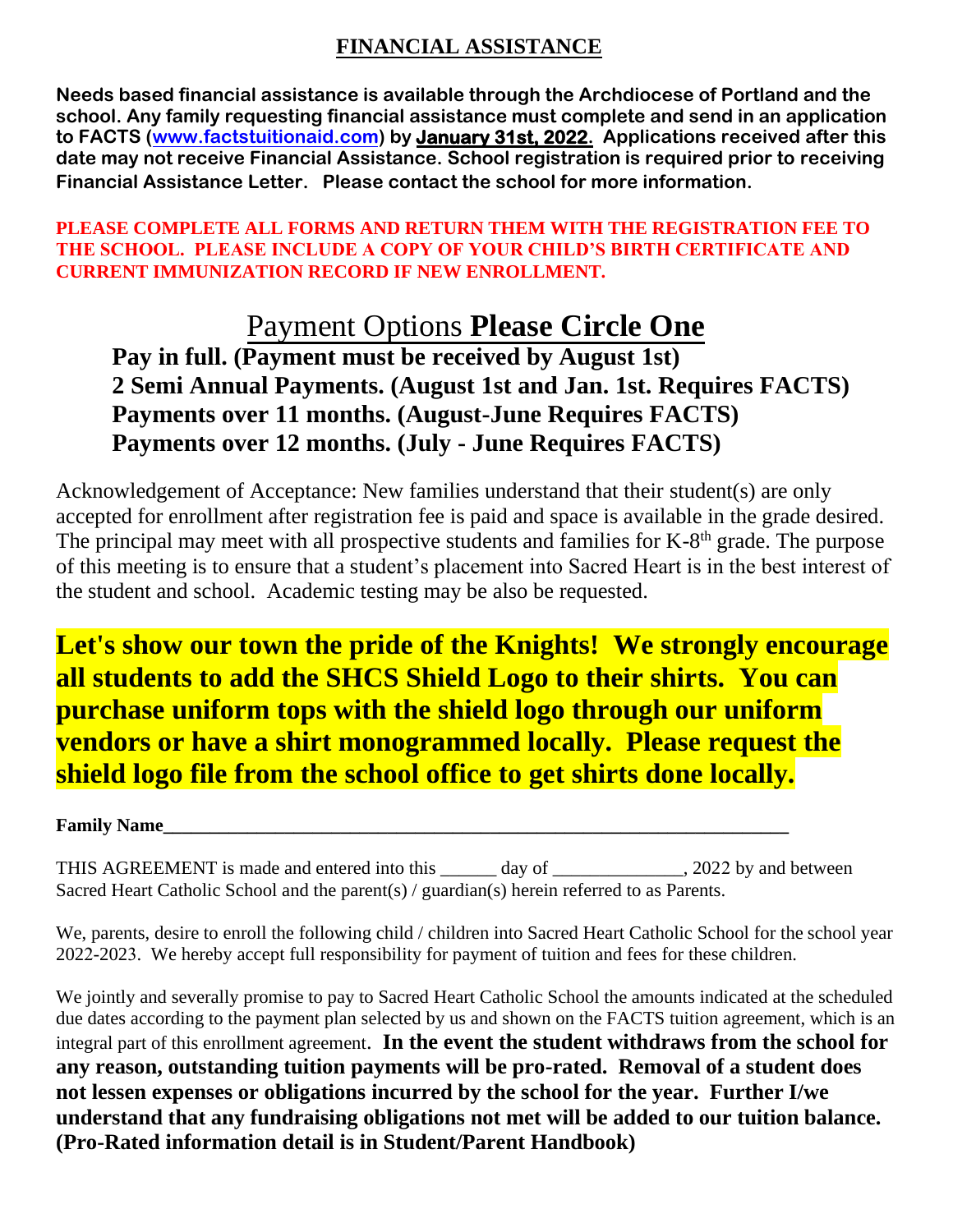#### **List K-8 students ONLY**

| First | Name of Child(ren) being Enrolled<br>Middle | Last | <b>Nick Name</b> | <b>Birth</b><br>Date | Race (*choose<br>from below) | Grade<br>22/23 | M/F |  |
|-------|---------------------------------------------|------|------------------|----------------------|------------------------------|----------------|-----|--|
|       |                                             |      |                  |                      |                              |                |     |  |
|       |                                             |      |                  |                      |                              |                |     |  |
|       |                                             |      |                  |                      |                              |                |     |  |
|       |                                             |      |                  |                      |                              |                |     |  |

Race Status of each child (optional – for accreditation statistical purposes only)

- \*Hawaii/Pacific Islander Black Native American White Asian Other (Please note Hispanic/Latino is now considered an Ethnicity not a race)
- Was your child born in the United States or Puerto Rico? Yes\_\_\_\_\_\_\_ No\_\_\_\_\_
	- If no when did your child first attend school in the United States?

#### **Name of Parish or Church that your family attends**

**\_\_\_\_\_\_\_\_\_\_\_\_\_\_\_\_\_\_\_\_\_\_\_\_\_\_\_\_\_\_\_\_\_\_\_\_\_\_\_\_\_\_\_\_**

**Catholic \_\_\_\_\_\_\_\_\_\_\_ Non-Catholic \_\_\_\_\_\_\_\_\_\_\_\_\_ Hispanic/Latino\_\_\_\_\_\_\_\_\_\_\_**

**I/We understand that if my/our account is not current at the time of grade reports, Sacred Heart Catholic School reserves the right to withhold grade reports until the account is made current. If after a period of three months we are still not current Sacred Heart School may not allow my child to attend class until arrangements are made to get my/our account current.** 

**We understand and agree to comply with the provisions of this Tuition Agreement, along with items stated in the parent/student handbook, which is available on the school's website at [www.shcs.org.](http://www.shcs.org/)**

\_\_\_\_\_\_\_\_\_\_\_\_\_\_\_\_\_\_\_\_\_\_\_\_\_\_\_\_\_\_\_\_\_\_\_\_ \_\_\_\_\_\_\_\_\_\_\_\_\_\_\_\_\_\_\_\_\_\_\_\_\_\_\_\_\_\_ \_\_\_\_\_\_\_\_\_\_

\_\_\_\_\_\_\_\_\_\_\_\_\_\_\_\_\_\_\_\_\_\_\_\_\_\_\_\_\_\_\_\_\_\_\_\_ \_\_\_\_\_\_\_\_\_\_\_\_\_\_\_\_\_\_\_\_\_\_\_\_\_\_\_\_\_\_ \_\_\_\_\_\_\_\_\_\_

Signature of Parent or Legal Guardian Printed Name Date

Signature of Parent or Legal Guardian Printed Name Date

**Office Use Only**  Date Received Registration Fee **Network** | Negistration Fee Tuition Collection Fee Check Number Textbook/Supply Fee The Check Amount Middle School Fee **Network** | **Catally Received** | Date Received Fundraising Obligation Initial Auction Fee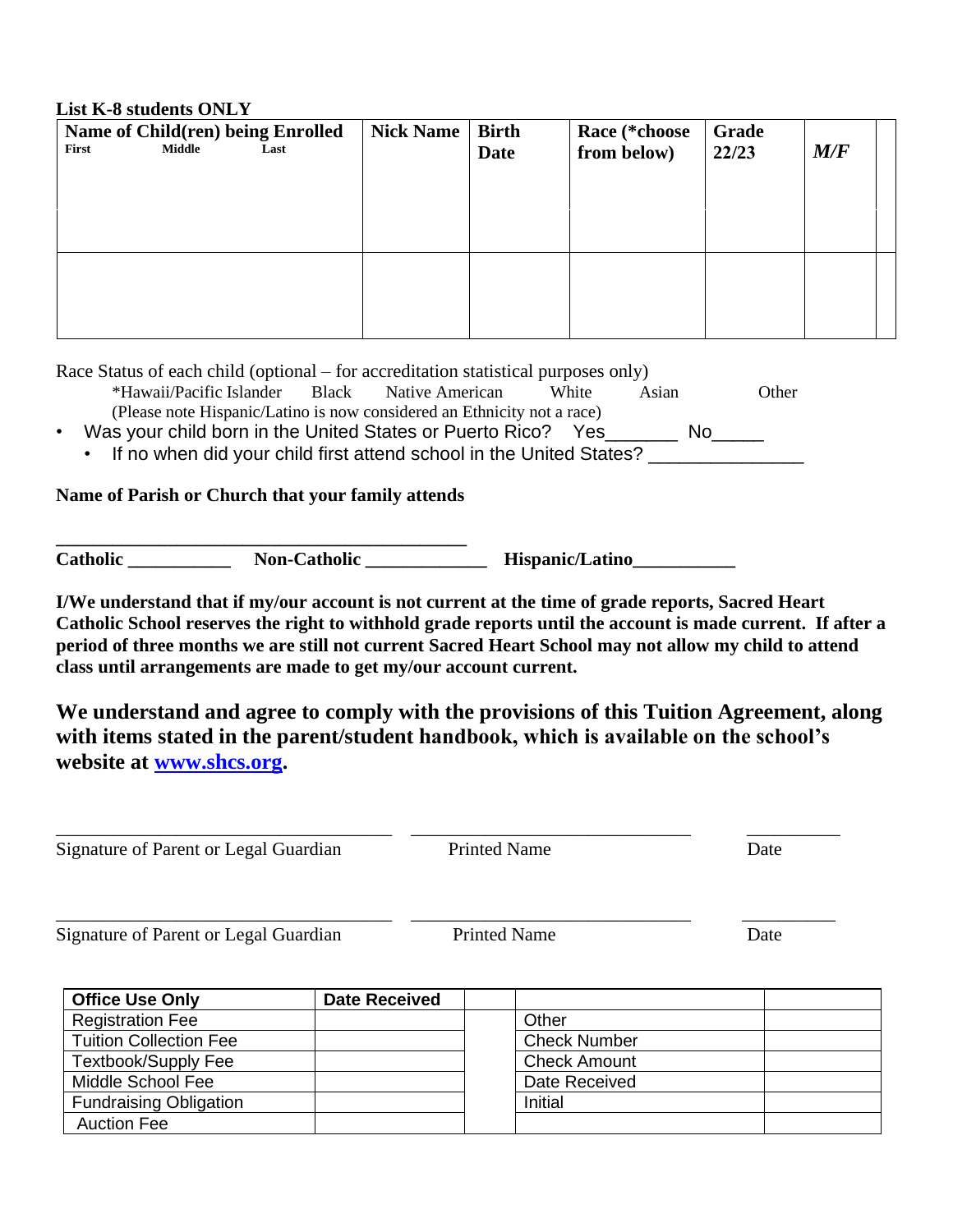**Sacred Heart School is funded by tuition, parish subsidy, donations, and fundraising activities. Since tuition covers only part of the total cost of education for your child, parents must involve themselves in activities to help the school, including fundraising activities. Tuition would be much higher without the various fundraising activities we have. Your participation in the following areas is required to keep tuition at an affordable level.**

# **FUNDRAISING EXPECTATIONS**

# **General Fundraising Obligation - \$150.00**

Each family will be required to bring in \$150.00 net per family.

**Jog-a-thon** - pledges off- set general fundraising obligation.

**Annual Fund** - Tuition only covers about 75% of the cost of educating a Sacred Heart student. The remaining 25% of the cost of each child's education is paid for by philanthropic support. The Annual Fund is our most effective tool for this, providing a tax-deductible opportunity for parents. The entire community at Sacred Heart participates in the Annual Fund each year. General fundraising obligations are off-set by Annual Fund donations.

**Gift Card Fundraiser Obligation - \$150.00** Annual **Net Profit** Per Family Each family will be required to purchase enough Gift Cards to bring an annual net profit of the above stated amount per year, and/or pay the difference to the school by June 1, 2023.

# **Volunteering**

Each family volunteers 20 hours over the course of the school year. **Families are responsible for documenting their volunteer hours**. Each family will be billed **\$25/hr** for each volunteer hour not served. We highly encourage you to fulfill your volunteer hours in the following way: Jog-a-thon 3 hours, Auction 7 hours, Golf Tournament 1 hour, General Activities 9 hours. Please check with the school for general volunteer opportunities.

## **Auction Procurement - Paid with registration.**

\_\_\_\_\_\_\_\_\_\_\_\_\_\_\_\_\_\_\_\_\_\_\_\_\_\_\_\_\_\_\_\_ \_\_\_\_\_\_\_\_\_\_\_\_

**I have read the above fundraising obligations and agree to fulfill them or be charged accordingly. As of June 1st , 2023 any fundraising obligations not met will be billed and withdrawn out of my tuition payment account.**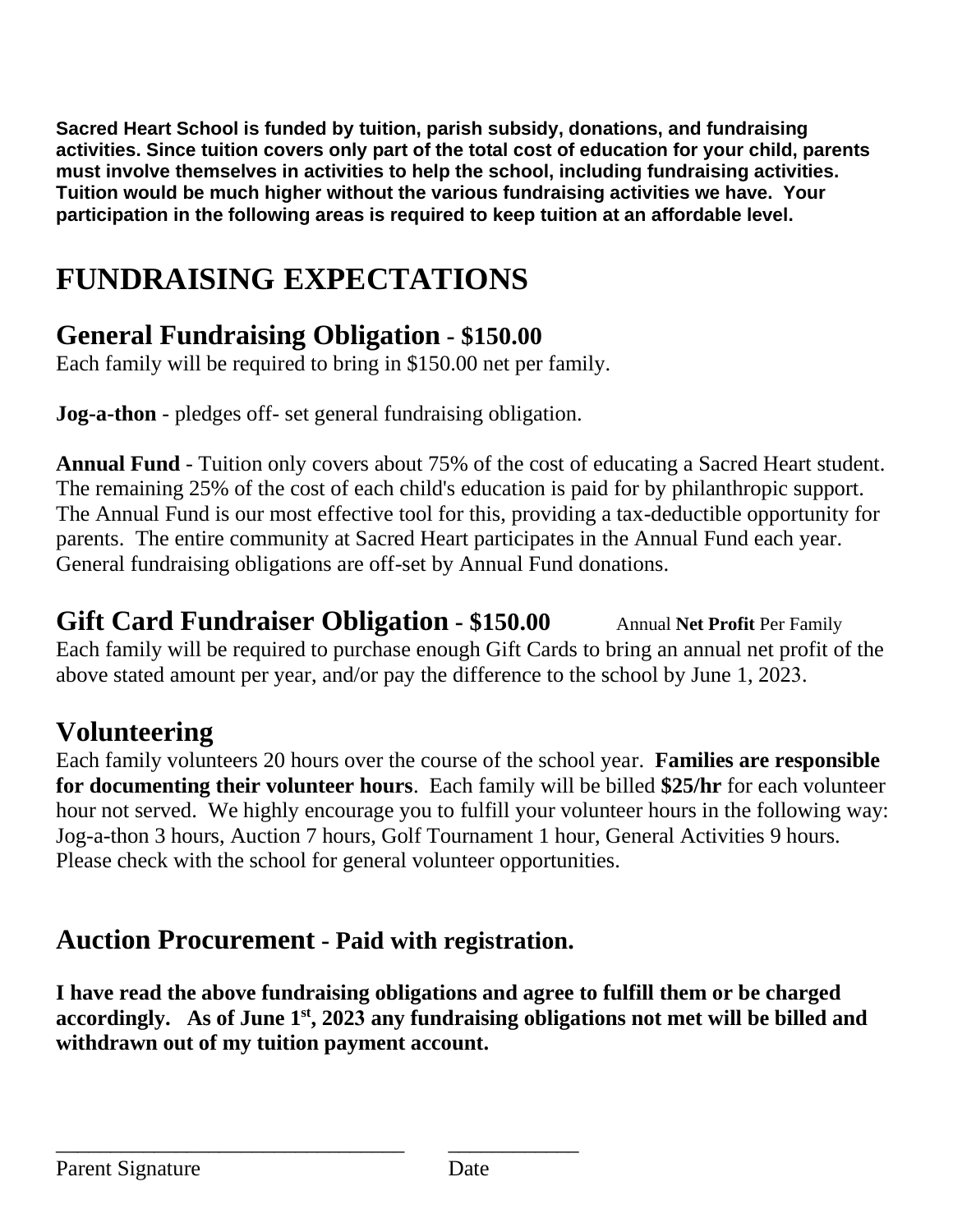Sacred Heart Catholic School uses many different forms of media for exposure to promote the school. Your child could be used as part of this exposure. Please complete the form below and let us know if you want your child photographed, interviewed, or videotaped, please select one of the following:

 I grant permission to have my child interviewed, videotaped and their picture on any of the media websites.

I prefer not to have my child be interviewed, videotaped or their picture on any of the media websites.

Parent Signature Date

\_\_\_\_\_\_\_\_\_\_\_\_\_\_\_\_\_\_\_\_\_\_\_\_\_\_\_\_\_\_\_\_\_\_\_\_\_ \_\_\_\_\_\_\_\_\_\_\_\_\_\_\_\_\_\_\_\_\_\_\_\_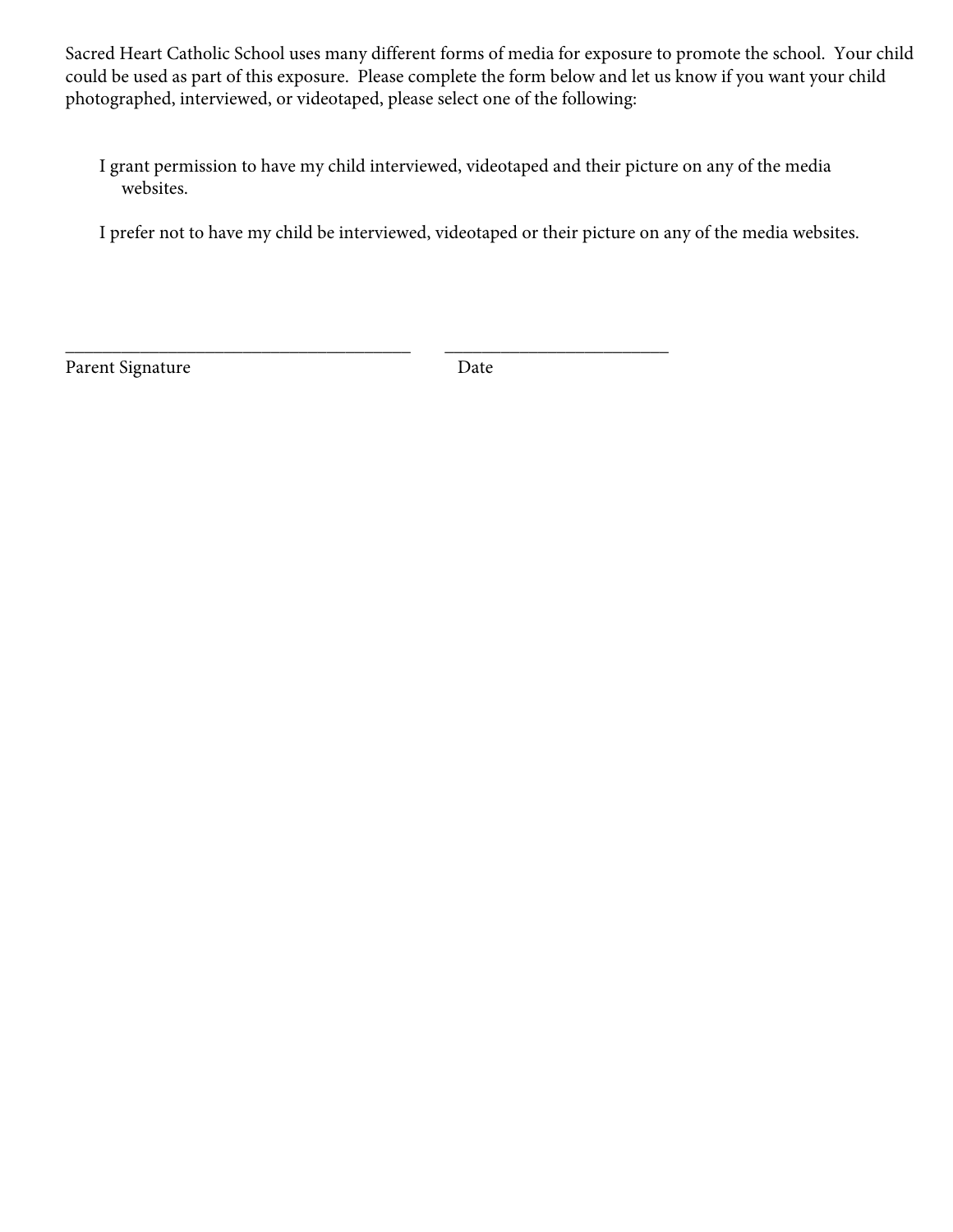#### Technology Use Agreement

*Signature Page* 

*Students* 

I have read the Responsible Use Agreement and the Google Apps for Education document. I agree to follow the rules contained in both policies and I understand that if I violate the rules, my privileges can be terminated and

| Student Signature: |  |  |  |
|--------------------|--|--|--|
| Date:              |  |  |  |

*Parents/Guardians* 

I hereby give permission for my child to use technology at school. I understand that this permission includes permission for my child to access information through the Web, receive a school managed account for web- based s

approved applications.<br>
I hereby release the school, its personnel, and any institutions with which it is affiliated from any and all claims and damages of any nature arising from<br>
my child's use of, or inability to use, t

Parent /Guardian Signature: \_\_\_\_\_\_\_\_\_\_\_\_\_\_\_\_\_\_\_\_\_ Date: \_\_\_\_\_\_\_\_\_\_\_\_\_\_\_\_\_\_\_\_\_

Parent/Guardian Name: please print: \_\_\_\_\_\_\_\_\_\_\_\_\_\_\_\_\_\_\_\_\_